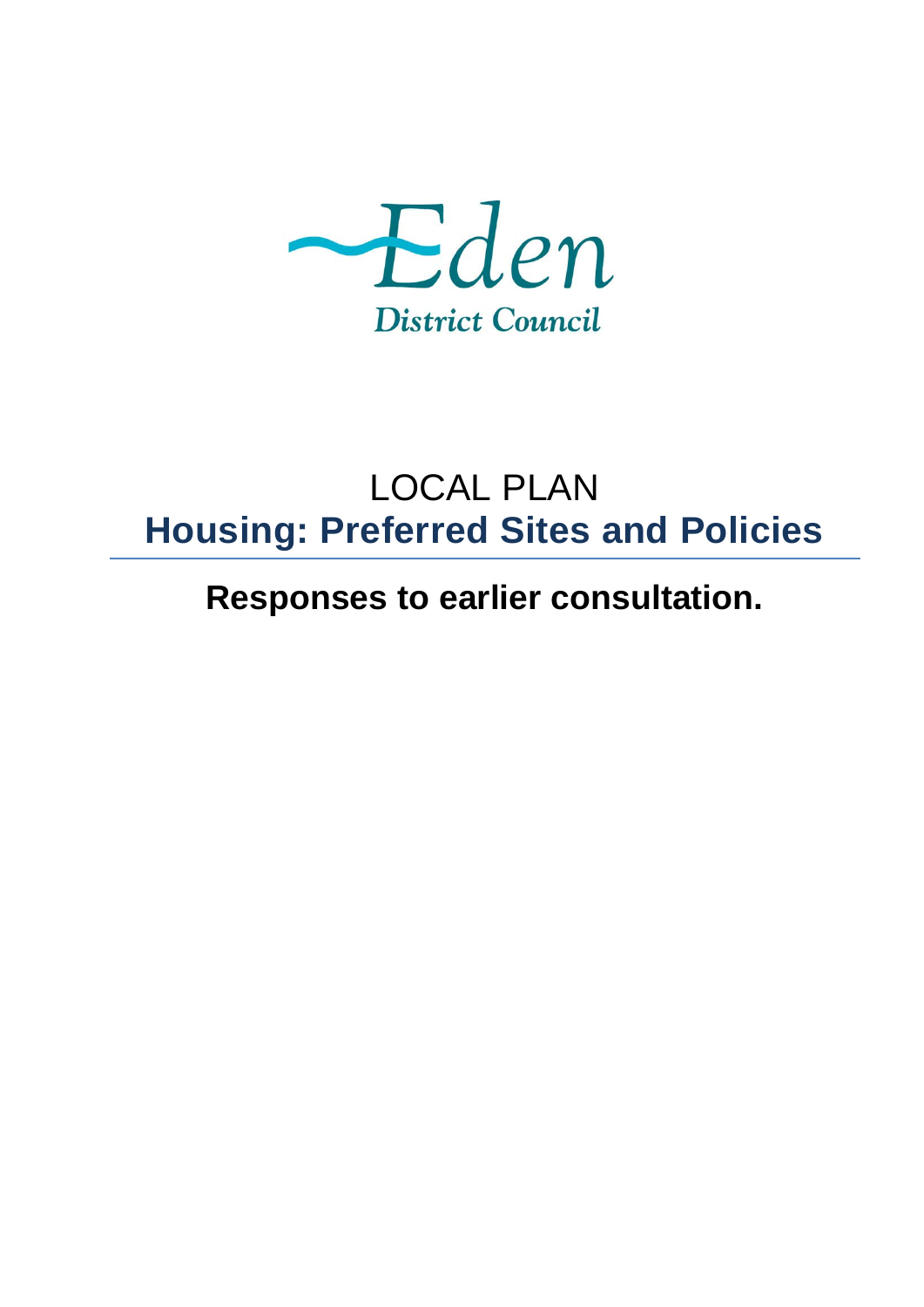# **Contents**

|             | The relationship between housing policies in this document and policy areas covered                                                               | $\overline{4}$ |
|-------------|---------------------------------------------------------------------------------------------------------------------------------------------------|----------------|
|             | in the 2007 Issues and Options document                                                                                                           |                |
| Question 1  | Do you agree with the draft objectives for housing?                                                                                               | 6              |
| Question 2  | Are the figures in Table 1 appropriate to create and maintain<br>sustainable communities in Eden?                                                 | 6              |
| Question 3  | Should the percentages for housing provision in the different                                                                                     | $\overline{7}$ |
|             | settlements be shown as band ranges rather than specific figures?                                                                                 |                |
| Question 4  | Should the size of individual developments in Local Service Centres                                                                               | $\overline{7}$ |
|             | continue to be limited in order to allow development to be spread                                                                                 |                |
|             | across the district each year (if proposals are for developments greater                                                                          |                |
|             | than the threshold this limit could be achieved through phasing)?                                                                                 |                |
| Question 5  | Should a more flexible approach to the affordable housing requirement                                                                             | 8              |
|             | be adopted for social rented housing (allowing less than 50%) in certain                                                                          |                |
|             | circumstances to ensure social rented houses is provided to meet local                                                                            |                |
| Question 6  | needs?<br>Should the Council consider allowing affordable housing to be provided                                                                  | 9              |
|             | off-site?                                                                                                                                         |                |
| Question 7  | Should the Council allocate sites as being suitable solely for providing                                                                          | 9              |
|             | affordable housing?                                                                                                                               |                |
| Question 8  | What is the best way to define and measure affordability in Eden                                                                                  | 10             |
|             | District?                                                                                                                                         |                |
| Question 9  | Should an indication of the household size, type and tenure be given,                                                                             | 10             |
| Question 10 | based the Housing Needs Survey, for all sites that are allocated?<br>Would you support a viability test, in principle, for assessing the          | 11             |
|             | proportion of affordable housing that should be provided on individual                                                                            |                |
|             | sites (when developers propose a lower figure that that stated in                                                                                 |                |
|             | housing policies?                                                                                                                                 |                |
| Question 11 | Should the Council support the use of the following in order to provide                                                                           | 11             |
|             | affordable housing in Eden - Community Land Trusts, Self Build, Coat                                                                              |                |
|             | Tailing, Other)?                                                                                                                                  |                |
| Question 12 | Do you think that the Council should consider the conversion of holiday                                                                           | 12             |
|             | accommodation to provide affordable housing?                                                                                                      |                |
| Question 13 | How can the Council ensure that affordable housing remains affordable                                                                             | 12             |
|             | and is not lost in the future?                                                                                                                    |                |
| Question 14 | Do you agree with the definition of a local connection to the area as<br>described?                                                               | 13             |
| Question 15 | Should a local connection be allowed to extend beyond the district                                                                                | 13             |
|             | boundary in parishes on the edge of the district?                                                                                                 |                |
| Question 16 | Should the Council attach a local occupancy clause to all new housing                                                                             | 13             |
|             | in Penrith, a proportion of new housing in Penrith, or only the affordable                                                                        |                |
|             | element of housing in Penrith?                                                                                                                    |                |
| Question 17 | Do you support, in principle, a standard contribution on housing                                                                                  | 13             |
|             | developments to provide for infrastructure?                                                                                                       |                |
| Question 18 | Should the Housing DPD make an allowance for a very small number                                                                                  | 14             |
|             | of windfall developments to take place to provide affordable housing in                                                                           |                |
|             | Eden?                                                                                                                                             |                |
| Question 19 | If windfall sites are to be allowed, should they be allowed on previously<br>developed sites (including and excluding agricultural dwellings), or | 14             |
|             | previously developed sites and small greenfield rural exception sites to                                                                          |                |
|             | provide affordable housing in perpetuity?                                                                                                         |                |
|             |                                                                                                                                                   |                |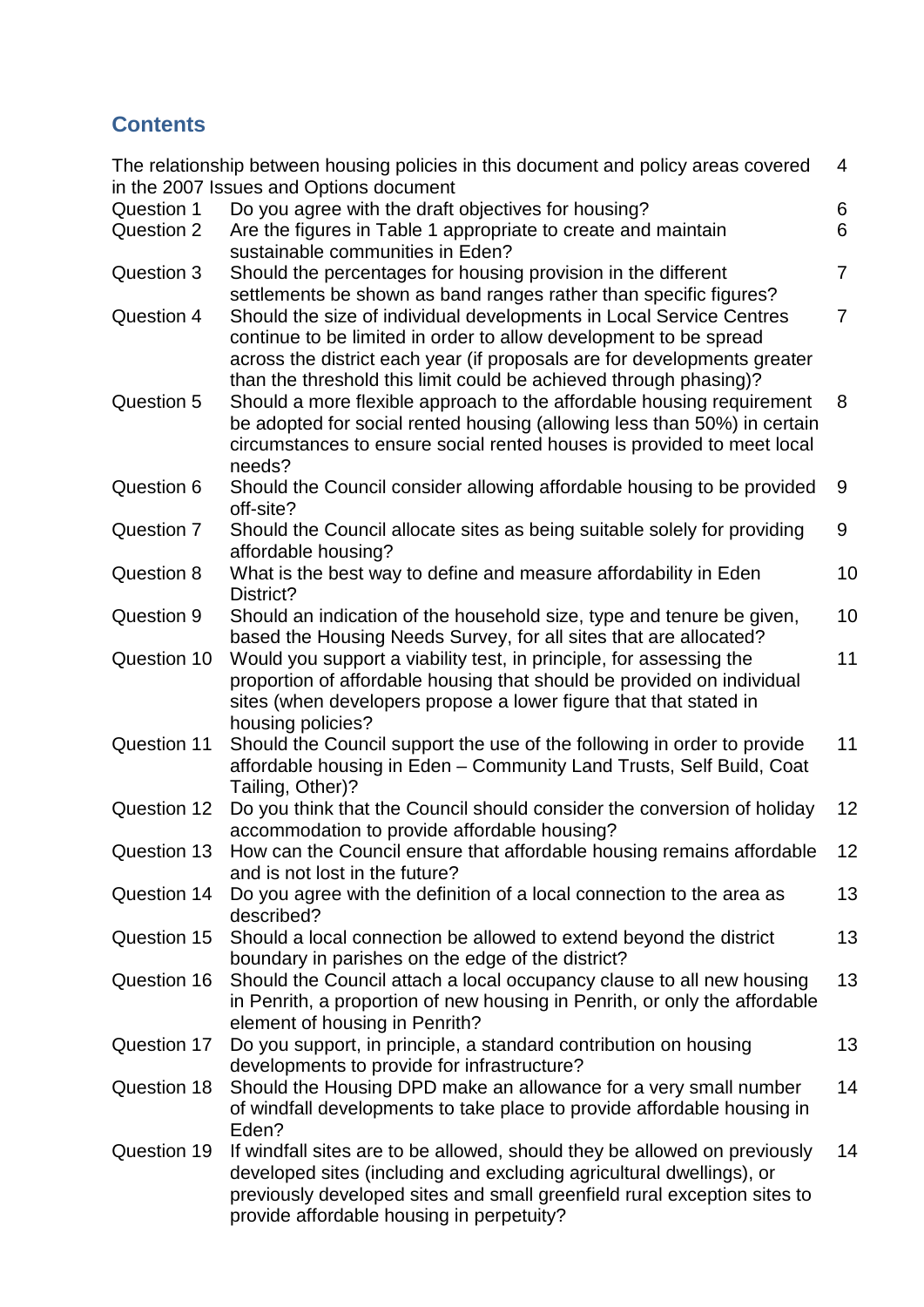| Question 20 | Should Eden consider agricultural buildings as being previously<br>developed land when searching for sites and applying the sequential<br>approach?                                                                                                                      | 15 |
|-------------|--------------------------------------------------------------------------------------------------------------------------------------------------------------------------------------------------------------------------------------------------------------------------|----|
| Question 21 | If agricultural buildings are considered to be previously developed,<br>should they be considered for development?                                                                                                                                                       | 15 |
| Question 22 | If a need for gypsy and traveller sites is identified in Eden District,<br>should these sites be located as extension to existing sites, in Penrith,<br>in all of the Key Service Centres as appropriate, or in Key Service<br><b>Centres and Local Service Centres?</b> | 15 |
| Question 23 | How should the Council seek to prioritise the search for sites in Local<br>Service Centres and other villages?                                                                                                                                                           | 16 |
| Question 24 | When considering sites for housing development within Local Service<br>Centres and villages, should the Council identify sites that are in the<br>village envelop only, or within it and directly adjacent to it?                                                        | 16 |
| Question 25 | Should the maximum size of individual sites that are allocated in<br>villages be limited $-$ up to 0.33 hectares or ten dwellings/0.67 hectares<br>or 20 dwellings/1 hectare or 30 dwellings, or no maximum size?                                                        | 16 |
| Question 26 | How can the Council meet the housing needs of an increasingly ageing<br>population?                                                                                                                                                                                      | 17 |
| Question 27 | Do you have any additional comments you wish to make regarding<br>housing issues in Eden?                                                                                                                                                                                | 17 |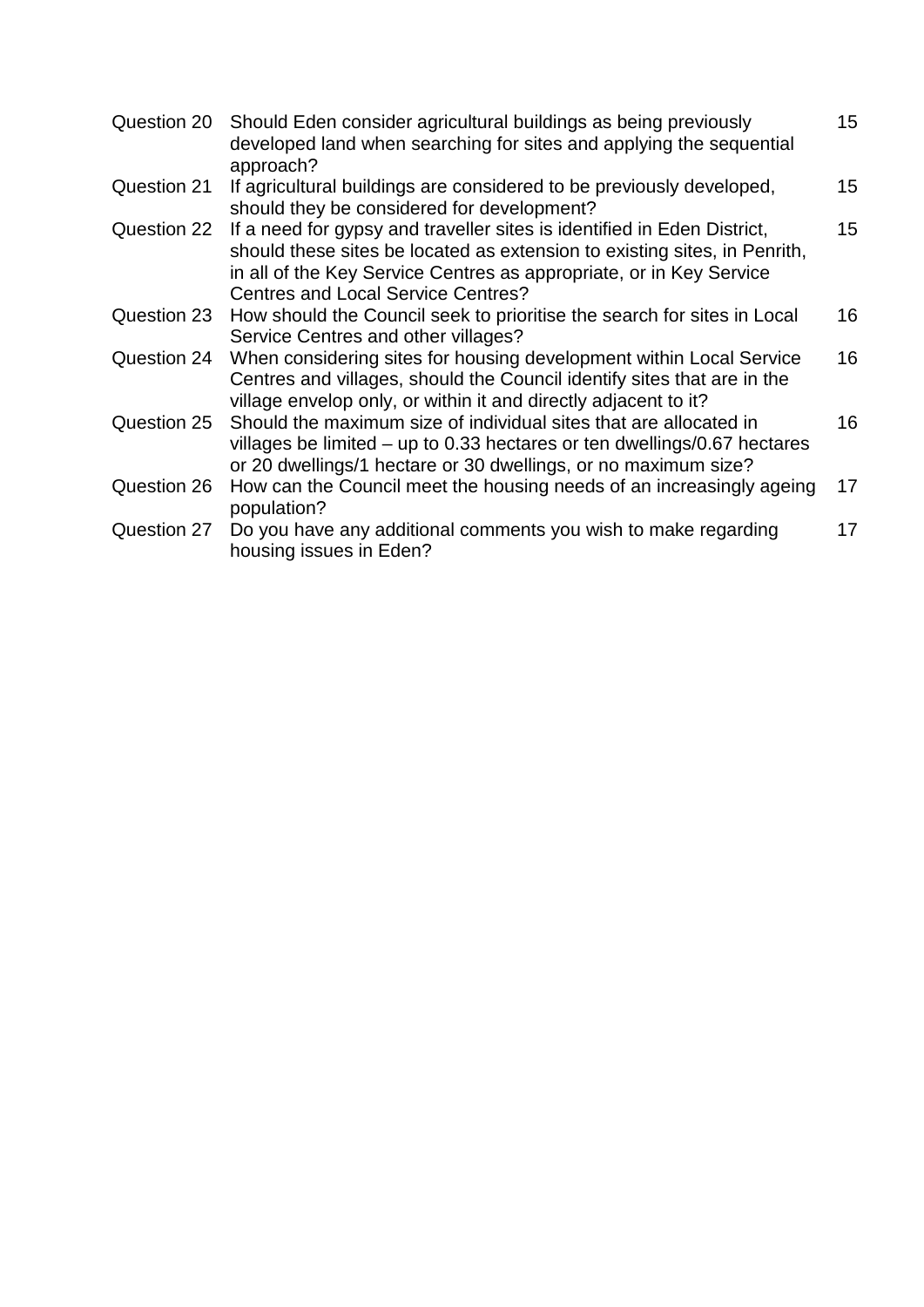## **The relationship between housing policies in this document and policy areas covered in the 2007 Issues and Options document.**

In 2007 the Housing Issues and Options document asked a series of questions relating to policy areas. A full breakdown of responses is included in the Housing Issues and Options: Summary of Responses document produced in January 2008. This is available on the Council's website.

Since this time much of what was asked has been superseded by the adoption of the 2010 Core Strategy and the Housing Supplementary Planning Document. However, responses have been examined again, to inform this work and make sure nothing was missed. This document provides a brief summary of the responses made at the time.

The following table also shows how the issues raised at the time have been or will be taken forward by this and other documents.

| Subject of the question                         | <b>Question number</b> | How has this been taken forward,<br>or how will it be taken forward?                                                                                                                                                                                                                                                    |
|-------------------------------------------------|------------------------|-------------------------------------------------------------------------------------------------------------------------------------------------------------------------------------------------------------------------------------------------------------------------------------------------------------------------|
| Draft objectives for                            | $\mathbf{1}$           | Through the Objectives set out in                                                                                                                                                                                                                                                                                       |
| housing                                         |                        | Chapter 4 of the Core Strategy and                                                                                                                                                                                                                                                                                      |
|                                                 |                        | Policy CS7 - Principles for Housing.                                                                                                                                                                                                                                                                                    |
| <b>Locational Strategy and</b>                  | 2, 3, 4                | Through the Core Strategy                                                                                                                                                                                                                                                                                               |
| <b>Numbers</b>                                  |                        | development strategy.                                                                                                                                                                                                                                                                                                   |
| Affordable Housing and<br>Viability             | 5, 6, 7, 8, 10, 13     | Through the Core Strategy and<br>Housing SPD.                                                                                                                                                                                                                                                                           |
| <b>Housing Mix</b>                              | 9                      | Through Draft Policy HS5 of the<br>preferred options document.                                                                                                                                                                                                                                                          |
| Use of self build and<br>Community land trusts. | 11                     | Through Draft Policy HS9 of the<br>preferred options document                                                                                                                                                                                                                                                           |
| Use of holiday<br>accommodation for<br>housing  | 12                     | Through Section 4.5 of the Housing<br>SPD.                                                                                                                                                                                                                                                                              |
| <b>Local Connection and</b><br>Occupancy        | 14, 15, 16             | Through the Core Strategy and<br>Housing SPD.                                                                                                                                                                                                                                                                           |
| Standard developer<br>contributions             | 17                     | Through the Core Strategy and<br>Housing SPD. Current policy does<br>not apply a standard rate for<br>contributions, which are established<br>through negotiation. Any future<br>move towards applying standard<br>contributions will have to be made<br>through the development of a<br>Community Infrastructure Levy. |
| Windfall development                            | 18, 19                 | The question asked whether the<br>Housing DPD should not include a<br>windfall allowance in calculating the<br>amount of land that should be<br>allocated, or whether there should<br>be a factoring in of windfall sites to<br>provide affordable housing in Local<br>Service Centres or all villages.                 |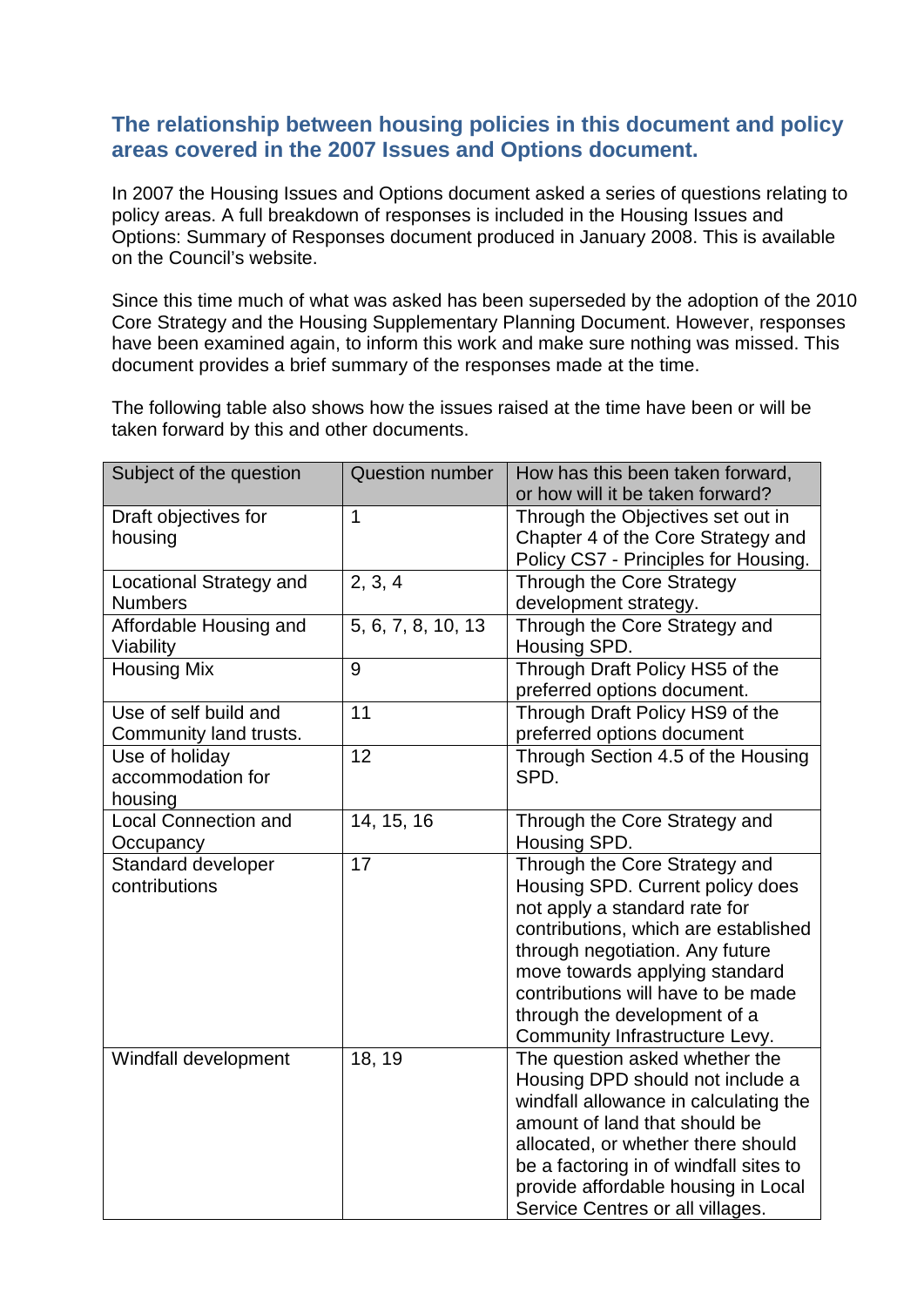|                               |           | There was support for windfall sites<br>to come forward for affordable |
|-------------------------------|-----------|------------------------------------------------------------------------|
|                               |           | housing. Draft Policy HS4 aims to                                      |
|                               |           | encourage the delivery of small                                        |
|                               |           | scale windfalls to meet local                                          |
|                               |           |                                                                        |
|                               |           | affordable housing needs. The                                          |
|                               |           | allocations strategy and targets do                                    |
|                               |           | not factor windfalls into its housing                                  |
|                               |           | targets as it is considered that                                       |
|                               |           | previous shortfalls in housing                                         |
|                               |           | supply require a policy response                                       |
|                               |           | that gives as much certainty as                                        |
|                               |           | possible that particular sites will                                    |
|                               |           | come forward. Given the size and                                       |
|                               |           | sparseness of Eden District it is                                      |
|                               |           | also possible to identify sufficient                                   |
|                               |           | sites to meet housing targets                                          |
|                               |           | without having to factor in an                                         |
|                               |           | element of windfall development.                                       |
| <b>Agricultural Buildings</b> | 20, 21    | The definition of previously                                           |
| classed as previously         |           | developed land set out in the                                          |
| developed land.               |           | <b>National planning Policy</b>                                        |
|                               |           | Framework specifically excludes                                        |
|                               |           | agricultural buildings. They are                                       |
|                               |           | therefore not considered to be                                         |
|                               |           | favoured for development over                                          |
|                               |           | other Greenfield sites.                                                |
|                               |           |                                                                        |
|                               |           | Section 4.6 of the 2010 Housing                                        |
|                               |           | <b>Supplementary Planning Document</b>                                 |
|                               |           | contains the Council's approach to                                     |
|                               |           | the conversion of farm buildings,                                      |
|                               |           | and allows for the sensitively                                         |
|                               |           | designed conversions where                                             |
|                               |           | buildings are in or adjacent to Key                                    |
|                               |           | and Local Service Centres.                                             |
| Gypsy and Traveller Sites.    | 22        | Policy CS7 of the adopted Core                                         |
|                               |           | Strategy now contains a policy with                                    |
|                               |           | criteria for consideration of Gypsy                                    |
|                               |           | and Traveller Sites.                                                   |
| Site based questions.         | $23 - 25$ | The questions related to the                                           |
|                               |           | selection of sites and use of site                                     |
|                               |           | size thresholds. The most common                                       |
|                               |           |                                                                        |
|                               |           | view was that affordable housing                                       |
|                               |           | need and public transport                                              |
|                               |           | accessibility should be factored into                                  |
|                               |           | the selection. These criteria have                                     |
|                               |           | formed part of the assessment of                                       |
|                               |           | sites. There was no preference for                                     |
|                               |           | adoption of a maximum site                                             |
|                               |           | threshold; accordingly none is                                         |
|                               |           | suggested with this document.                                          |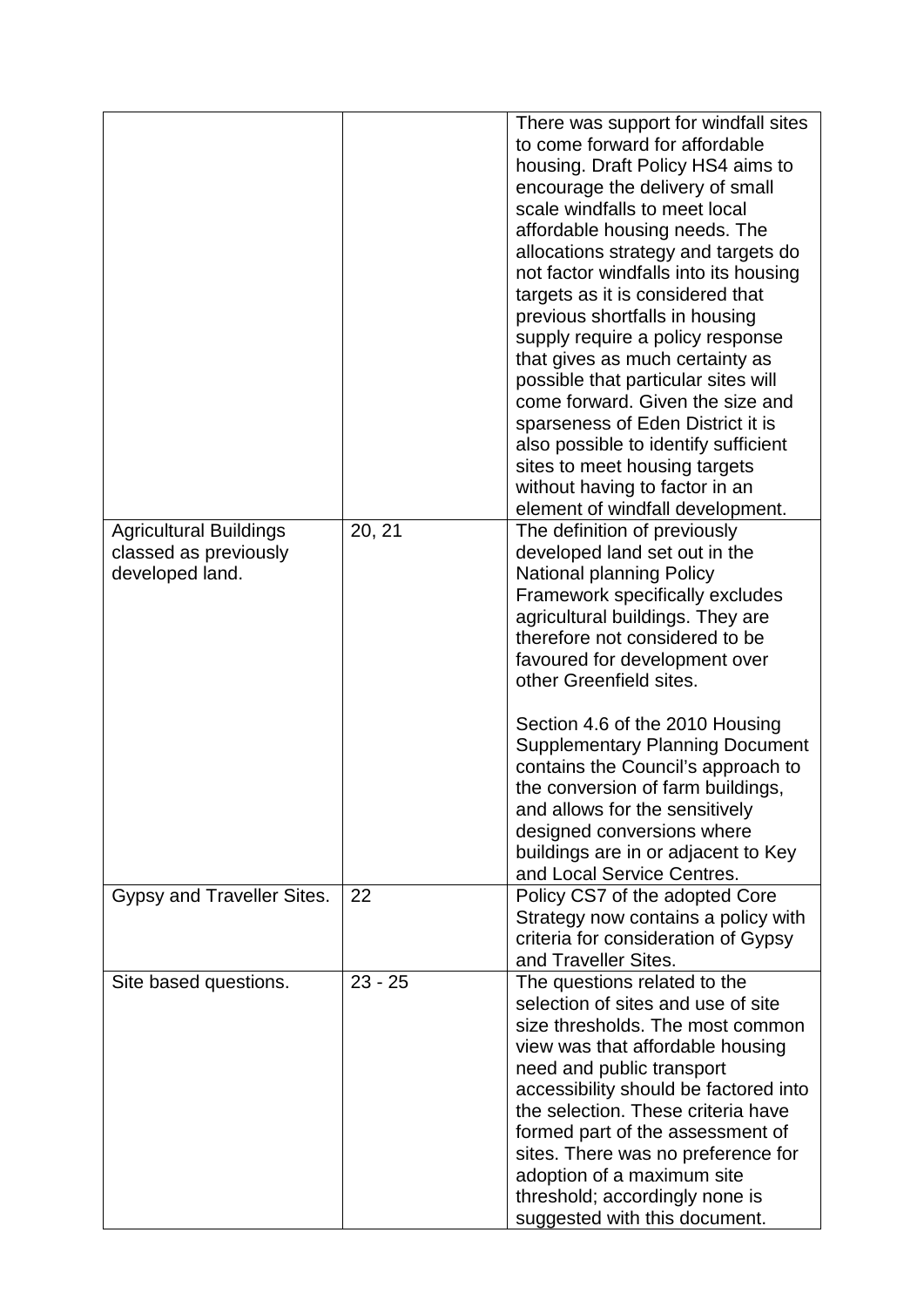| Other Issues | 26, 27 | Question 26 asked how the Council |
|--------------|--------|-----------------------------------|
|              |        | can best meet the needs of older  |
|              |        | people. Draft policy HS7 in the   |
|              |        | preferred options document has    |
|              |        | been drafted in response.         |
|              |        | Question 27 was a call for any    |
|              |        | other issues to be identified.    |

This appendix summarises the responses to questions asked in the 2007 Issues and Options document and explains how they have been taken into account.

# **Question 1- do you agree with the draft objectives for housing?**

These were:

- To provide quality affordable housing and meet local housing need
- To provide everyone with a decent home
- To create and maintain balanced communities
- To provide housing that is accessible to local services and jobs
- To ensure housing development is provided sustainably

#### **What you told us...**

| Number of responses |                                                     |
|---------------------|-----------------------------------------------------|
| Summary             | A majority of respondents (59%) supported the draft |
|                     | objectives within the Issues and Options paper.     |

#### **How have comments informed this document?**

This document does not contain separate objectives for housing as the Core Strategy, adopted in 2010 now contains a series of spatial objectives which this document aims to implement.

# **Question 2 - Are the figures in Table 1 appropriate to create and maintain sustainable communities in Eden?**

The figures set out are the same as those in the adopted Core Strategy.

| Number of responses | 59                                                                                                                                                                                                             |
|---------------------|----------------------------------------------------------------------------------------------------------------------------------------------------------------------------------------------------------------|
| Summary             | • 73% of respondents did not feel the figures<br>suggested were appropriate.<br>• The figure of 60% for Penrith is too high.<br>• General support from statutory agencies for<br>significant growth at Penrith |
|                     | • The Environment Agency raised concerns over<br>flooding at Penrith and Appleby and sewer overflow<br>issues at Penrith.<br>Support for redistribution of some growth to Alston,                              |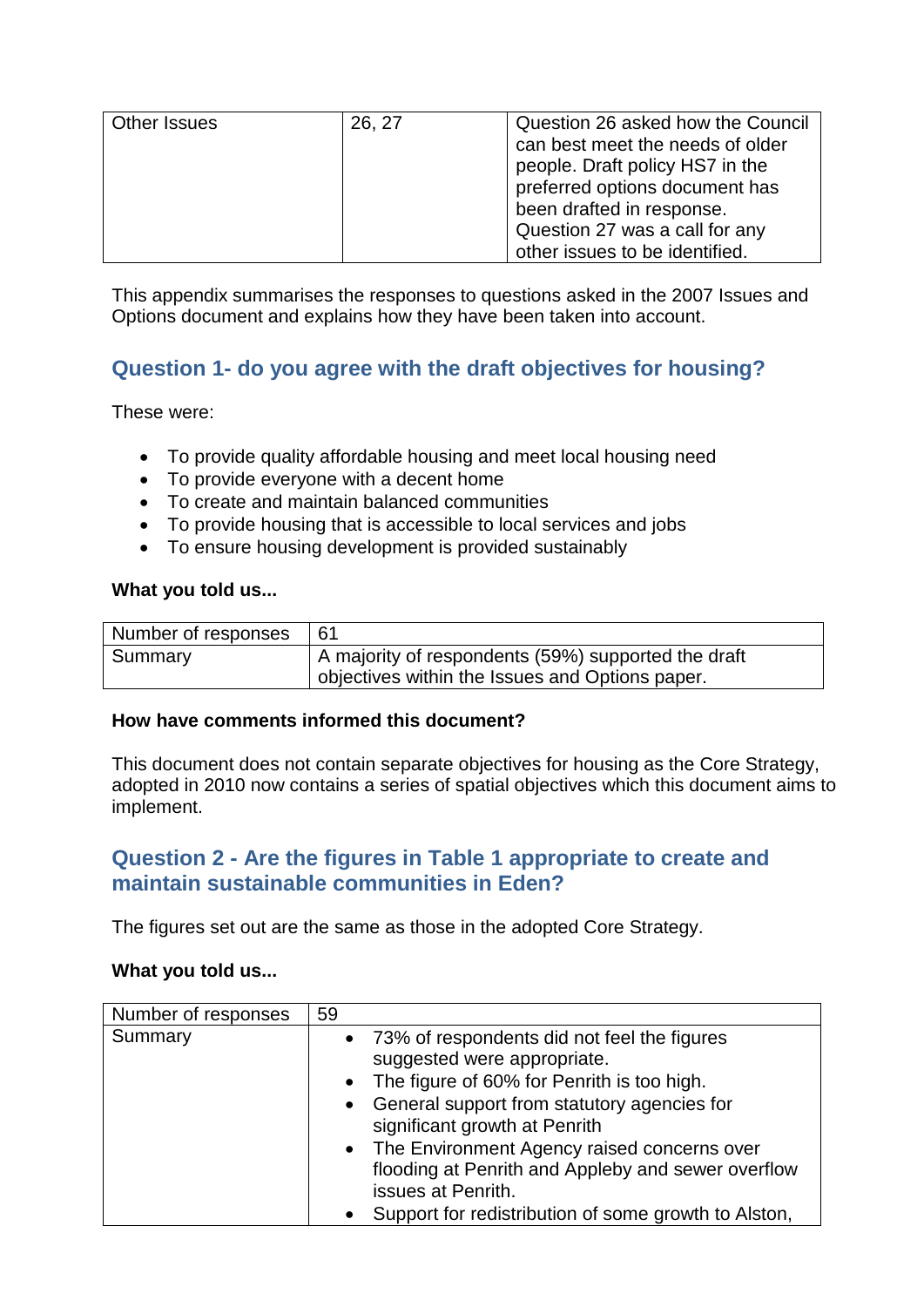| Appleby and Kirkby Stephen                                                                                                                                        |
|-------------------------------------------------------------------------------------------------------------------------------------------------------------------|
|                                                                                                                                                                   |
| • Desire for more growth in areas not designated as                                                                                                               |
| Local Service Centres - 5% suggested.                                                                                                                             |
| • Parishes outside of the Key Service Centres should<br>receive an allocation of 1% growth in households per<br>annum, with the removal of Local Service Centres. |
|                                                                                                                                                                   |
| • Support from those who responded for the use of                                                                                                                 |
| band ranges (79% out of 57 responses); those                                                                                                                      |
| preferring specific figures highlighted the benefit of                                                                                                            |
| certainty for developers, and for infrastructure                                                                                                                  |
| providers.                                                                                                                                                        |
| • Out of 58 responses 62% supported the continued                                                                                                                 |
| limitation of the size of individual developments in                                                                                                              |
| Local Service Centres. The majority of those who                                                                                                                  |
| expressed a numerical figure supported the current                                                                                                                |
| limit of 5, or a slight increase to 6.                                                                                                                            |

The distribution of housing has since been established in the Core Strategy which remains current policy.

## **Question 3 - Should the percentages for housing provision in the different settlements be shown as band ranges rather than specific figures?**

## **What you told us...**

| Number of responses | -57                                            |
|---------------------|------------------------------------------------|
| Summary             | 79% of respondents said that figures should be |
|                     | presented as band ranges.                      |

#### **How have comments informed this document?**

The distribution of housing has since been established in the Core Strategy which remains current policy.

**Question 4 - Should the size of individual developments in Local Service Centres continue to be limited in order to allow development to be spread across the district each year (if proposals are for developments greater than the threshold this limit could be achieved through phasing)?**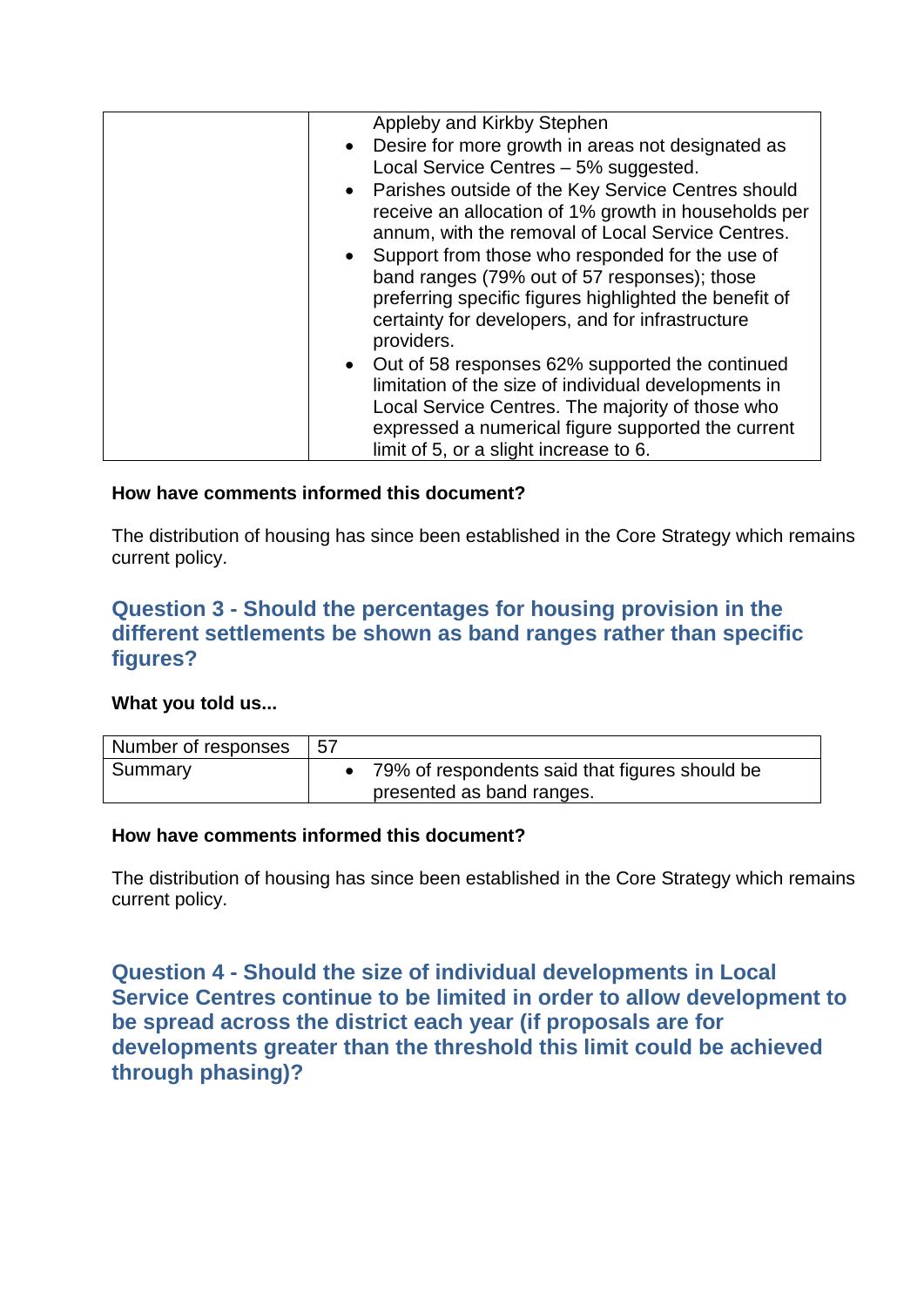## **What you told us...**

| Number of responses | 58                                                                                                                                                                                                                                                                                                                                                                                                                                                                                                                                                                            |
|---------------------|-------------------------------------------------------------------------------------------------------------------------------------------------------------------------------------------------------------------------------------------------------------------------------------------------------------------------------------------------------------------------------------------------------------------------------------------------------------------------------------------------------------------------------------------------------------------------------|
| Summary             | • 62% of respondents answered 'yes' to this question.<br>The majority of those who expressed a numerical<br>$\bullet$<br>figure supported the current limit of 5, or a slight<br>increase to 6. A few suggested higher figures of 10<br>or 12. There was also general support for phasing in<br>order to manage development in settlements over a<br>period of time and ensure it is matched by sufficient<br>infrastructure.<br>• A limit of 1% growth based on existing households<br>was suggested several times, by those involved with<br>the Upper Eden Community Plan. |

## **How have comments informed this document?**

Comments are noted and the preference for smaller sites distributed across the district has been considered as part of distribution strategy, which includes a filter to sift out larger sites in LSCs.

# **Question 5 - Should a more flexible approach to the affordable housing requirement be adopted for social rented housing (allowing less than 50%) in certain circumstances to ensure social rented houses is provided to meet local needs?**

| Number of responses | 52                                                                                                                                                                                                                                                                       |
|---------------------|--------------------------------------------------------------------------------------------------------------------------------------------------------------------------------------------------------------------------------------------------------------------------|
| Summary             | There was a large range of responses to the question<br>$\bullet$<br>of whether there should be a more flexible approach<br>to the proposal in the preferred options draft of the<br>Core Strategy that at least 50% affordable housing<br>and some extremes of opinion. |
|                     | • Some respondents would like the Council to seek<br>50% social rented as a minimum while others thought<br>30% was appropriate for all forms of affordable<br>housing.                                                                                                  |
|                     | There was generally support for as much affordable<br>$\bullet$<br>housing as could be provided to meet local needs.                                                                                                                                                     |
|                     | • Some respondents felt that a lower percentage<br>required could stimulate development and thus<br>generate housing and affordable housing                                                                                                                              |
|                     | Viability was mentioned by several respondents and<br>$\bullet$<br>that rigid requirements could prevent brownfield and<br>listed building developments to occur.                                                                                                        |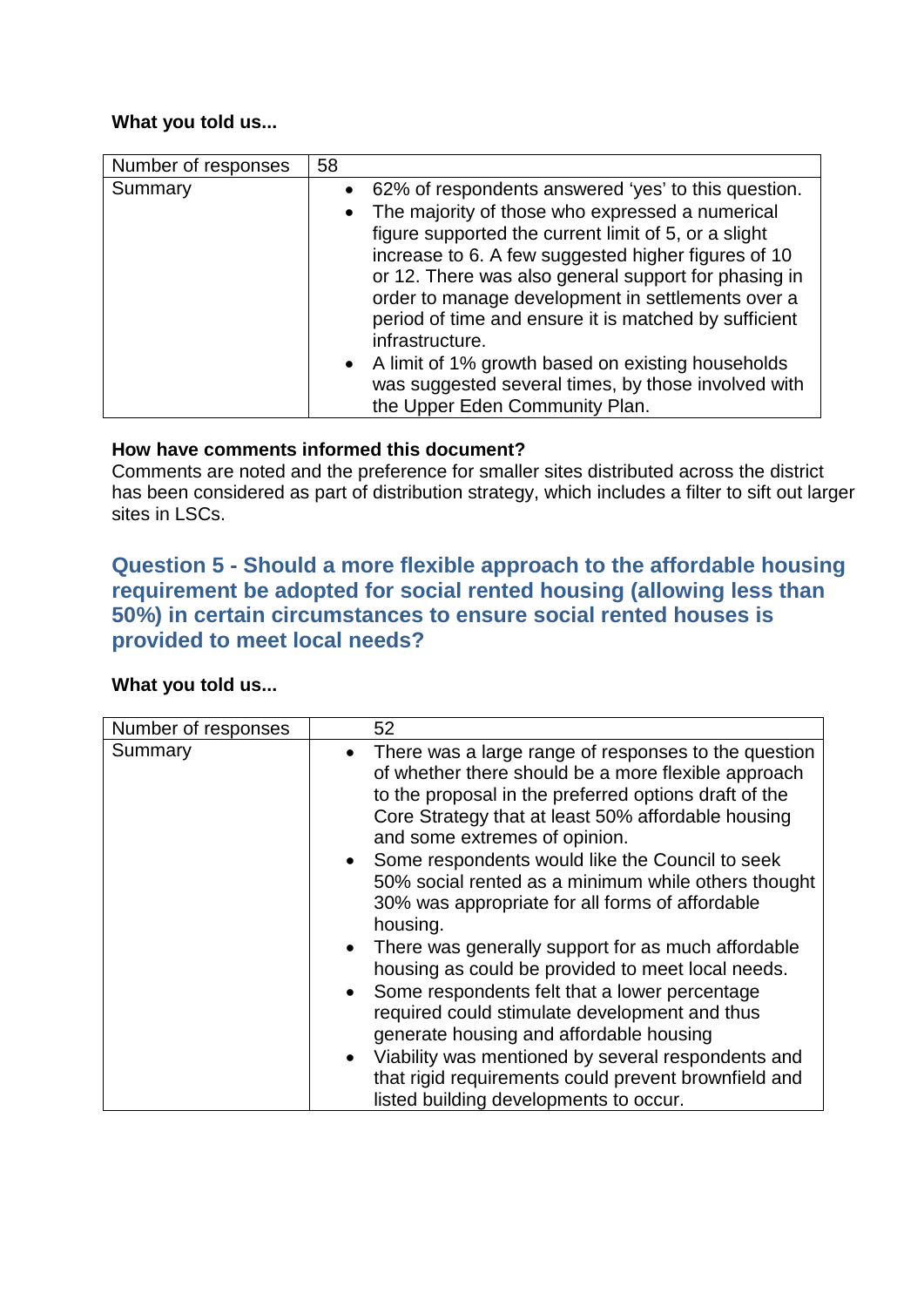Targets for affordable housing have since been established in the Core Strategy which remains current policy.

## **Question 6 - Should the Council consider allowing affordable housing to be provided off-site?**

#### **What you told us...**

| Number of responses | 63 |                                                                                                                                                                                                                                                                                                                                                                                                        |
|---------------------|----|--------------------------------------------------------------------------------------------------------------------------------------------------------------------------------------------------------------------------------------------------------------------------------------------------------------------------------------------------------------------------------------------------------|
| Summary             |    | • 43% of respondents replied yes, in locations with low<br>levels of affordable housing need in the Housing<br>Needs Survey, with a further 38 % replying yes, in<br>any location.<br>• A few respondents stressed the need for flexibility in<br>providing affordable housing and that off-site<br>provision can be one of the mechanisms to address<br>affordable housing need where it is required. |
|                     |    | However, most respondents favouring off-site                                                                                                                                                                                                                                                                                                                                                           |
|                     |    | provision added caveats to their response, such as                                                                                                                                                                                                                                                                                                                                                     |
|                     |    | not wanting to see large areas of affordable housing.                                                                                                                                                                                                                                                                                                                                                  |

#### **How have comments informed this document?**

Current affordable housing policy has since been established through Policy CS10 of the Core Strategy and the Housing Supplementary Planning Document.

# **Question 7 - Should the Council allocate sites as being suitable solely for providing affordable housing?**

| Number of responses | 60                                                                                                                                                                                                                                                                                                                    |
|---------------------|-----------------------------------------------------------------------------------------------------------------------------------------------------------------------------------------------------------------------------------------------------------------------------------------------------------------------|
| Summary             | • 61% of respondents were in favour.                                                                                                                                                                                                                                                                                  |
|                     | Many respondents, both supporting and objecting to<br>$\bullet$<br>sites being allocated as solely for affordable housing,<br>seemed to be happy with the idea of allocating small<br>sites as being suitable. This was also seen as most<br>appropriate for Local Service Centres and villages by<br>its supporters. |
|                     | • There were a few comments saying such                                                                                                                                                                                                                                                                               |
|                     | developments would not be viable and may deter<br>developers.                                                                                                                                                                                                                                                         |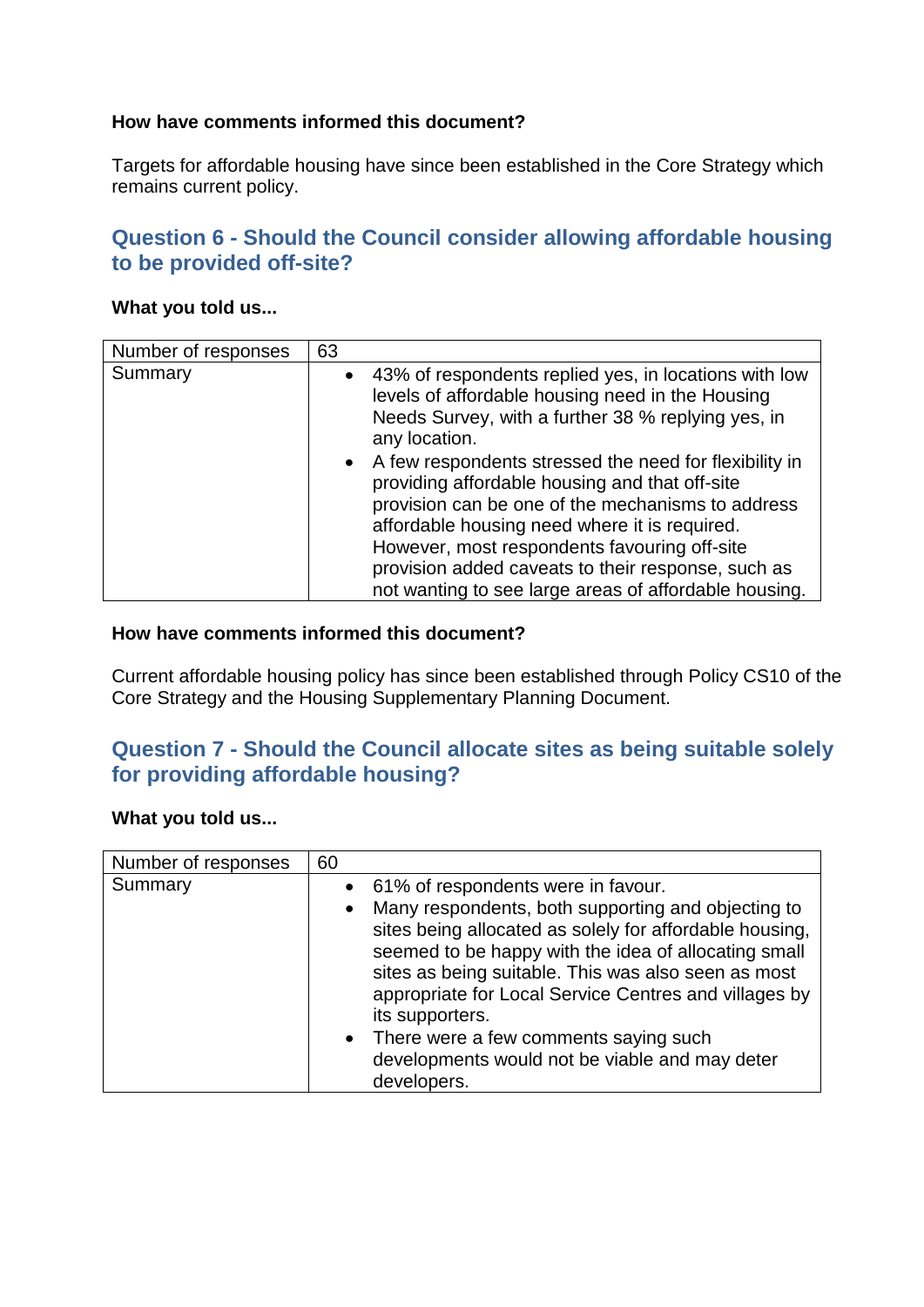Current affordable housing policy has since been established through Policy CS10 of the Core Strategy and the Housing Supplementary Planning Document. Policy CS9 also sets out a 'Rural Exceptions' policy where unidentified sites coming forward in rural areas can be considered for 100% affordable housing.

However, such sites are not allocated development. Policy HS4 is presented in this document and aims to deliver a significant element of affordable housing on small scale sites coming forward in Local Service Centres.

# **Question 8 - What is the best way to define and measure affordability in Eden District?**

#### **What you told us...**

| Number of responses | 56 |                                                                                                                                              |
|---------------------|----|----------------------------------------------------------------------------------------------------------------------------------------------|
| Summary             |    | • No clear preference was expressed, although a<br>method which set a price range for different types of<br>housing was marginally favoured. |

#### **How have comments informed this document?**

Current affordable housing policy has since been established through Policy CS10 of the Core Strategy and the Housing Supplementary Planning Document.

# **Question 9 - Should an indication of the household size, type and tenure be given, based the Housing Needs Survey, for all sites that are allocated?**

#### **What you told us...**

| Number of responses | 56                                                                                                                                                                                                                                                                                                                                                           |
|---------------------|--------------------------------------------------------------------------------------------------------------------------------------------------------------------------------------------------------------------------------------------------------------------------------------------------------------------------------------------------------------|
| Summary             | • There was a variation in response, but the common<br>theme was a need for flexibility.<br>• There was support in referring to the Housing Needs<br>Survey/Housing Market Assessment to provide the<br>steer and basis for negotiations to ensure needs are<br>met. However, respondents would require this data<br>needs to be robust and kept up to date. |

#### **How have comments informed this document?**

Policy CS7 of the Core Strategy and the Housing Supplementary Planning Document contain policy on achieving a mix of housing. It is not considered practical to identify exact housing size and type mix on individual sites as supply and demand changes the mix needed over time. However, a new policy (HS5) has been included to specify that applications for residential development will be expected to take account of housing issues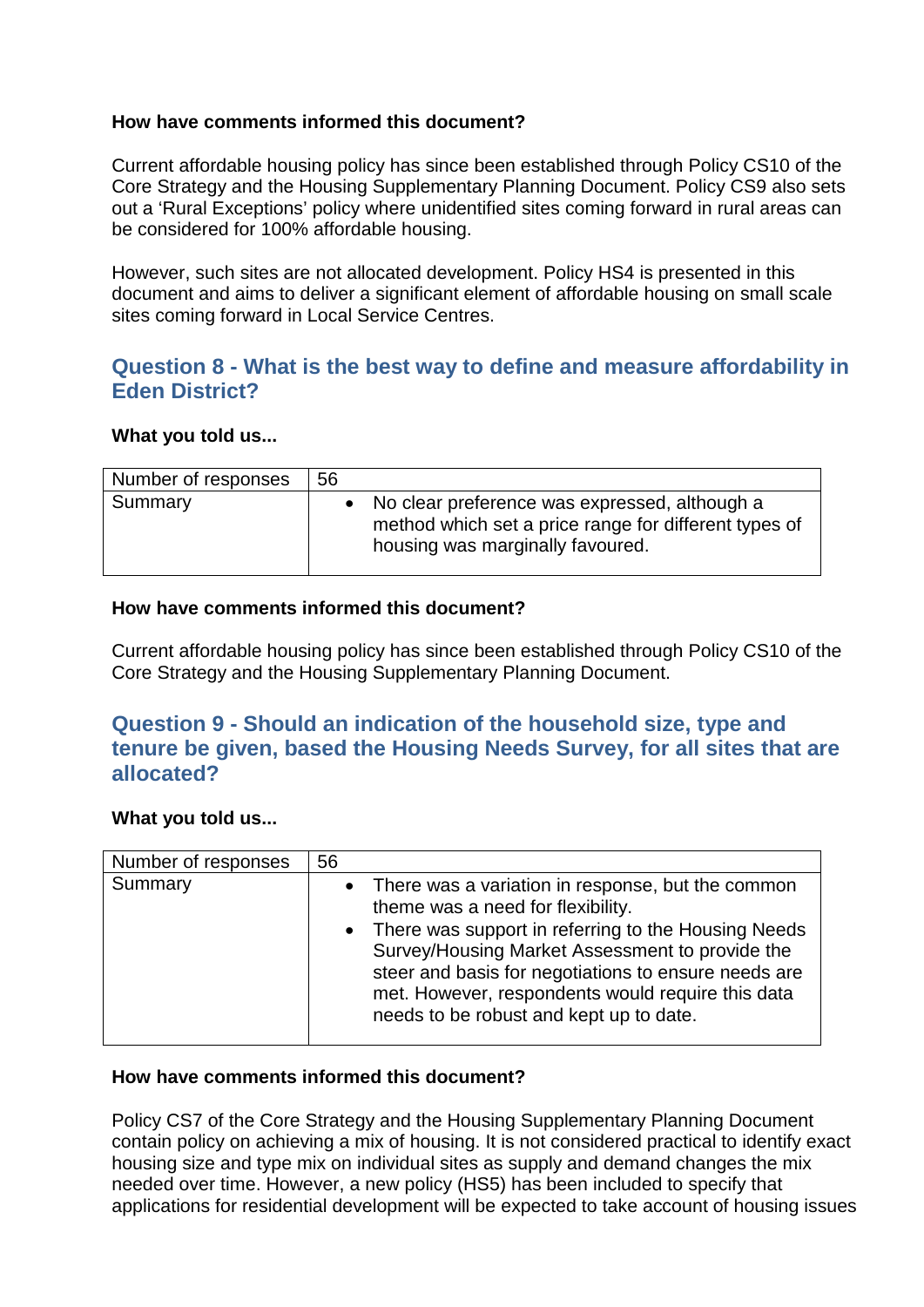identified in the Strategic Housing Market Assessment and any local housing needs surveys. Policy HS7 also encourages the provision of housing for older people and people in need of supported housing.

## **Question 10 - Would you support a viability test, in principle, for assessing the proportion of affordable housing that should be provided on individual sites (when developers propose a lower figure that that stated in housing policies?**

#### **What you told us...**

| Number of responses | 59 |                                                 |
|---------------------|----|-------------------------------------------------|
| Summary             |    | 71% of respondents supported the viability test |

#### **How have comments informed this document?**

Current affordable housing policy has since been established through Policy CS10 of the Core Strategy and the Housing Supplementary Planning Document. This includes a viability test in the circumstances set out.

# **Question 11 - Should the Council support the use of the following in order to provide affordable housing in Eden – Community Land Trusts, Self Build, Coat Tailing, Other)?**

(Note: Community Land Trusts own land in perpetuity on behalf of the community and lease it out to provide a number of local requirements, including affordable housing. With Self Build the land is donated (possibly from one family member to another) in order to build a house that is affordable to that particular household and meet their needs. Coat Tailing refers to a form of Self Build where additional land is provided for affordable housing use.)

| Number of responses | 64                                                                                                                                                                                                                                                                                                                                                                                                                                                                                                                                                                   |
|---------------------|----------------------------------------------------------------------------------------------------------------------------------------------------------------------------------------------------------------------------------------------------------------------------------------------------------------------------------------------------------------------------------------------------------------------------------------------------------------------------------------------------------------------------------------------------------------------|
| Summary             | • There was general support for all types schemes<br>Other suggestions included providing<br>$\bullet$<br>incentives/grants to older people to subdivide their<br>property, the conversion of redundant agricultural<br>buildings, holiday lets and other empty buildings for<br>affordable housing, the District Council/Housing<br>Associations investing in a stake of schemes to give<br>them a say in future owners/prices/tenants or<br>building new affordable housing and providing the<br>self build/coat tailing option to employers as the<br>landowners. |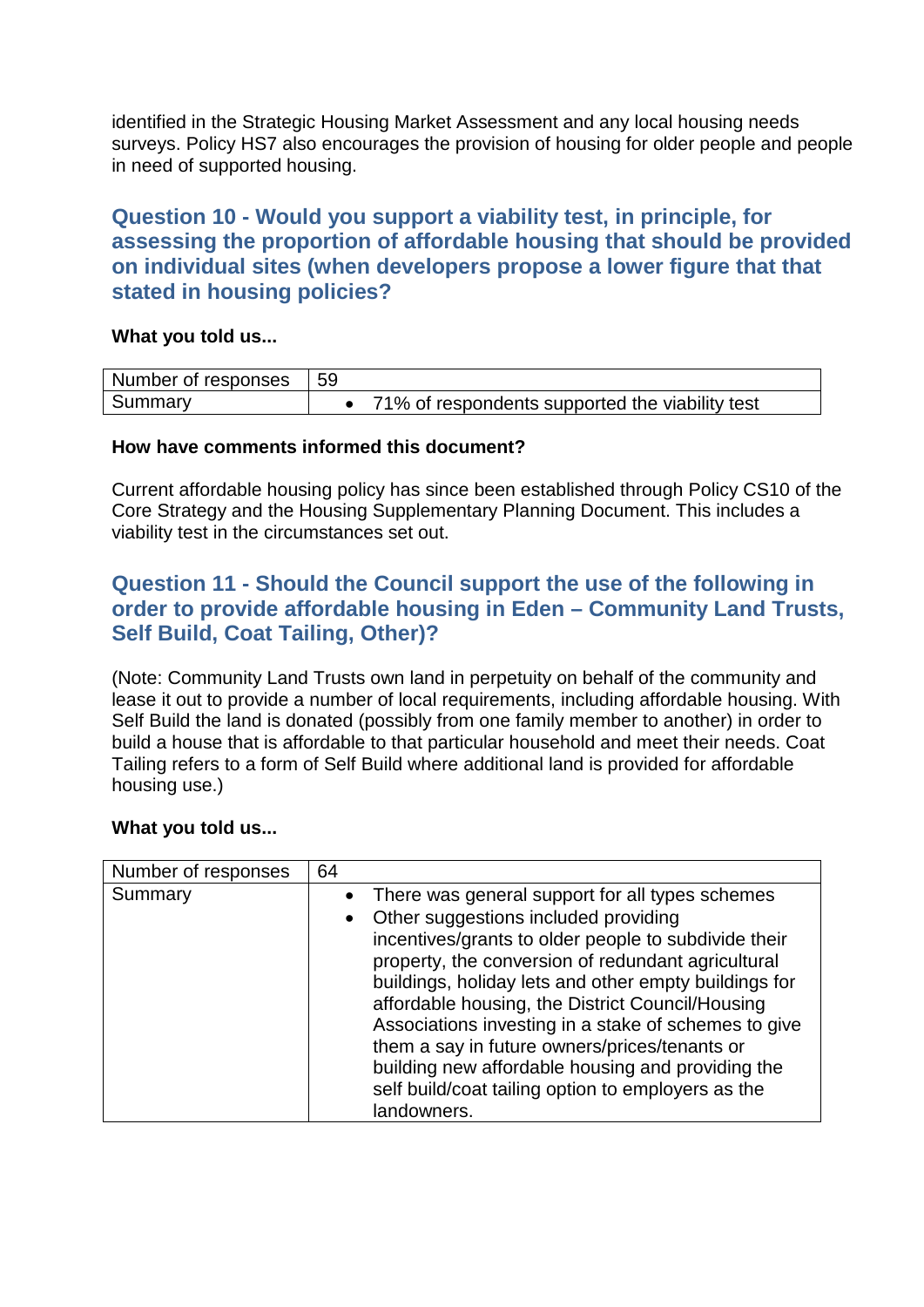The Council's stance on Community Land Trusts and Self Build housing is now set in proposed Policy HS9 of the preferred options document and section 4.2 and 4.3 of the 2010 Housing Supplementary Planning Document (SPD).

# **Question 12 - Do you think that the Council should consider the conversion of holiday accommodation to provide affordable housing?**

#### **What you told us...**

| Number of responses | 57 |                                                                                                                           |
|---------------------|----|---------------------------------------------------------------------------------------------------------------------------|
| Summary             |    | There was a large amount of support for this idea, as<br>long as it met the affordable housing needs of<br>villages only. |

#### **How have comments informed this document?**

The Council's stance on the conversion of holiday lets is now set in Section 4.5 of the 2010 Housing Supplementary Planning Document (SPD).

# **Question 13 - How can the Council ensure that affordable housing remains affordable and is not lost in the future?**

#### **What you told us...**

| Number of responses | Several respondents                                                                                                                                                                                                                                                                                                                              |  |  |
|---------------------|--------------------------------------------------------------------------------------------------------------------------------------------------------------------------------------------------------------------------------------------------------------------------------------------------------------------------------------------------|--|--|
| Summary             | The following suggestions were made $-$ the use of<br>$\bullet$<br>local occupancy clauses (and enforcing them), the<br>use of Section 106 agreements/covenants,<br>Community Land Trusts, more building by the<br>Council and/or Housing Associations, restricting the<br>proportion that can be bought and/or the price it can<br>be sold for. |  |  |

#### **How have comments informed this document?**

The Council's approach to ensuring that affordable housing remains affordable in perpetuity is now set in Section 3.1 of the 2010 Housing Supplementary Planning Document (SPD) which sets out a definition of affordable housing which ensures that affordable housing remains affordable to future households.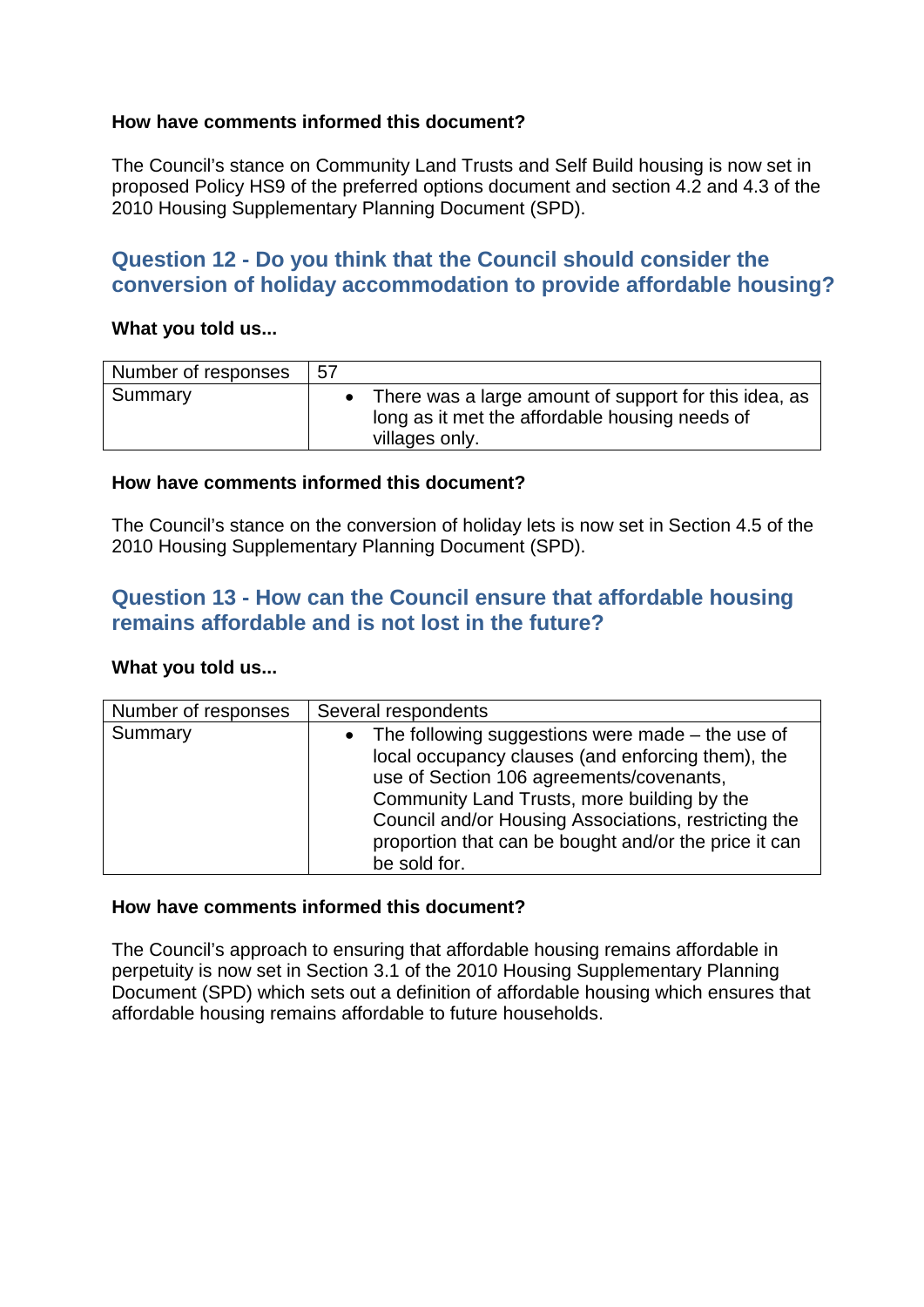**Question 14 - Do you agree with the definition of a local connection to the area as described?**

**Question 15 - Should a local connection be allowed to extend beyond the district boundary in parishes on the edge of the district?**

**Question 16 - Should the Council attach a local occupancy clause to all new housing in Penrith, a proportion of new housing in Penrith, or only the affordable element of housing in Penrith?**

**What you told us...**

| Number of responses | 60, 60, 56                                                                                                                                                                                                                                                                                                                                                                                                                                                                                                                              |  |  |
|---------------------|-----------------------------------------------------------------------------------------------------------------------------------------------------------------------------------------------------------------------------------------------------------------------------------------------------------------------------------------------------------------------------------------------------------------------------------------------------------------------------------------------------------------------------------------|--|--|
|                     | 80% agreed with the definition of a local occupancy<br>$\bullet$<br>clause as set out in the Issues and Options paper.<br>There was support (67%) for extending this to<br>adjoining Parishes.<br>• There was disagreement over whether this is best<br>achieved by not overly restricting the housing<br>market, or whether local occupancy clauses are<br>necessary to enable local working people to afford<br>housing locally rather than new open market housing<br>being taken up by second homes and retired in-<br>migrants.    |  |  |
|                     | • 67% of respondents supported the principle of local<br>connections extending beyond the district boundary<br>where parishes were on the edge of the district.<br>55% of respondents thought that local occupancy<br>$\bullet$<br>clauses should only be attached to the affordable<br>element of housing development in Penrith. 24%<br>suggested local occupancy should be attached to a<br>proportion of development in Penrith (e.g. 80%), and<br>21% suggested it should be applied to all new<br>housing development in Penrith. |  |  |

#### **How have comments informed this document?**

The Council's approach to ensuring local occupancy is now set in Policy CS7 of the 2010 Core Strategy and Appendix E of the Housing Supplementary Planning Document.

## **Question 17 - Do you support, in principle, a standard contribution on housing developments to provide for infrastructure?**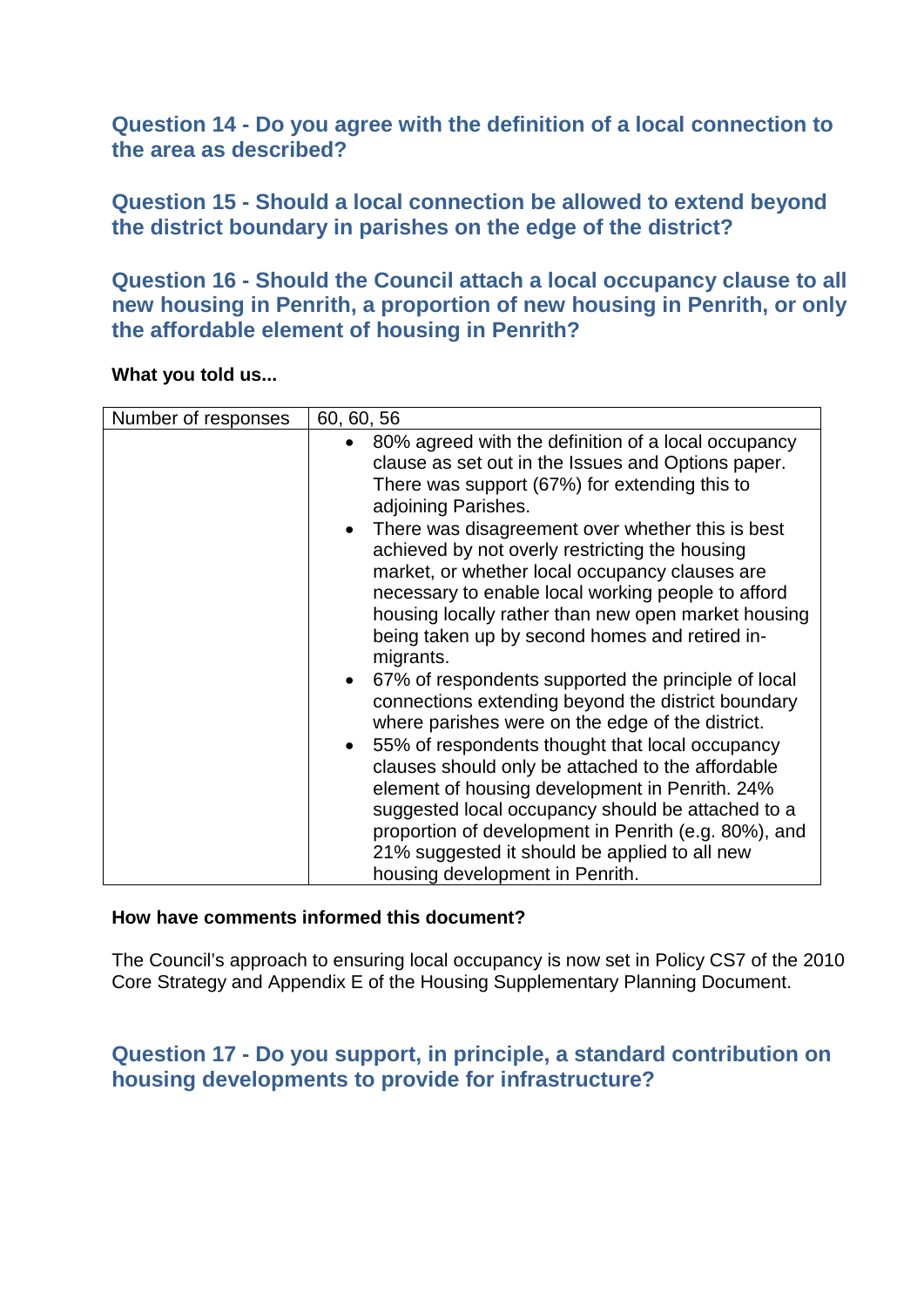## **What you told us...**

| Number of responses | 61 |                                                                                                                                                                                                                                                                                                                                                                                        |
|---------------------|----|----------------------------------------------------------------------------------------------------------------------------------------------------------------------------------------------------------------------------------------------------------------------------------------------------------------------------------------------------------------------------------------|
| Summary             |    | • There was broad support for a standard contribution<br>on housing developments to support affordable<br>housing, community open space provision & play<br>equipment, flood alleviation and water extraction, and<br>transport infrastructure. A significant minority wanted<br>flexibility, so that contributions can be tailored to<br>individual developments through negotiation. |

#### **How have comments informed this document?**

The main vehicle for introducing a standard change for new developments is the Community Infrastructure Levy, which was introduced after production of the 2007 Housing Issues and Options Document. The Council will consider whether to introduce such a levy in 2013.

# **Question 18 - Should the Housing DPD make an allowance for a very small number of windfall developments to take place to provide affordable housing in Eden?**

**Question 19 - If windfall sites are to be allowed, should they be allowed on previously developed sites (including and excluding agricultural dwellings), or previously developed sites and small greenfield rural exception sites to provide affordable housing in perpetuity?**

## **What you told us...**

| Number of responses | 59, 55                                                                                                                                                                                                                                                                                                                                                                                                                |
|---------------------|-----------------------------------------------------------------------------------------------------------------------------------------------------------------------------------------------------------------------------------------------------------------------------------------------------------------------------------------------------------------------------------------------------------------------|
| Summary             | 80% said that windfall sites should be allowed in any village<br>to provide affordable housing. 10% said there should be no<br>allowance for windfall sites and 10% said windfall sites<br>should only be permitted in Key and Local Service Centres.                                                                                                                                                                 |
|                     | Based upon 55 responses 72% said that if windfalls are to<br>be allowed they should be on previously developed land<br>and small Greenfield rural sites to provide affordable<br>housing in perpetuity. 40% said they should be allowed on<br>previously developed land (including agricultural buildings)<br>and 10% said they should be allowed on previously<br>developed land (excluding agricultural buildings). |

## **How have comments informed this document?**

Since production of the Housing Issue and Options Paper to Core Strategy was adopted in 2010. This includes a policy (CS9) encouraging the development of affordable housing on rural exceptions sites. Such sites are unidentified and as such count as windfall sites.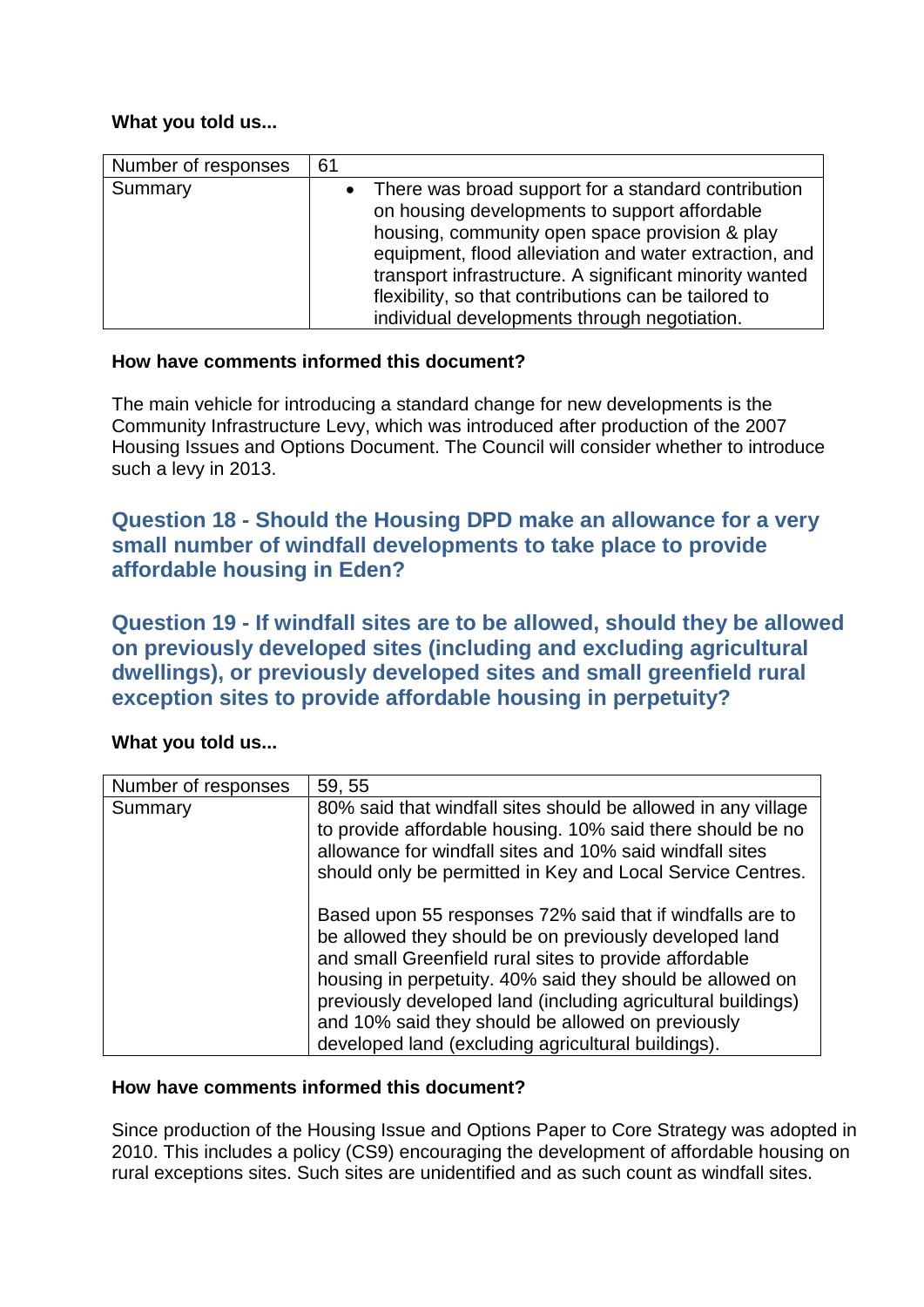# **Question 20 - Should Eden consider agricultural buildings as being previously developed land when searching for sites and applying the sequential approach?**

## **Question 21 - If agricultural buildings are considered to be previously developed, should they be considered for development?**

#### **What you told us...**

| Number of responses | 60        |                                                                                                                                                                                                                                                                                                                                                                                                                                                                                                                                                                                                                                                                                                                                                                                                                                                                                    |
|---------------------|-----------|------------------------------------------------------------------------------------------------------------------------------------------------------------------------------------------------------------------------------------------------------------------------------------------------------------------------------------------------------------------------------------------------------------------------------------------------------------------------------------------------------------------------------------------------------------------------------------------------------------------------------------------------------------------------------------------------------------------------------------------------------------------------------------------------------------------------------------------------------------------------------------|
| Summary             | $\bullet$ | There was general support for the conversion of<br>agricultural buildings and there seemed to be<br>general agreement among respondents that<br>conversions of traditional agricultural buildings fit well<br>into the landscape as an alternative to modern<br>housing developments. There was also support for<br>conversion rather than demolition and new build<br>wherever possible.<br>• 58 respondents commented on the question of<br>where agricultural dwellings should be considered if<br>they were on agricultural land. There was an<br>emphasis on using such development to meet<br>affordable/local housing need and that utilising<br>agricultural buildings had a lesser impact than using<br>Greenfield land. The majority of comments were<br>made by those supporting the option allowing the<br>conversion of agricultural buildings in any rural<br>areas. |

#### **How have comments informed this document?**

Since production of the Housing Issue and Options Paper the National Planning Policy Framework was published in 2012. Annex 2 specifically excludes agricultural buildings from the definition of previously developed land. This continues previous definitions set out in earlier guidance. Section 4.6 of the 2010 Housing Supplementary Planning Document contains the Council's approach to the conversion of farm buildings.

**Question 22 - If a need for gypsy and traveller sites is identified in Eden District, should these sites be located as extension to existing sites, in Penrith, in all of the Key Service Centres as appropriate, or in Key Service Centres and Local Service Centres?**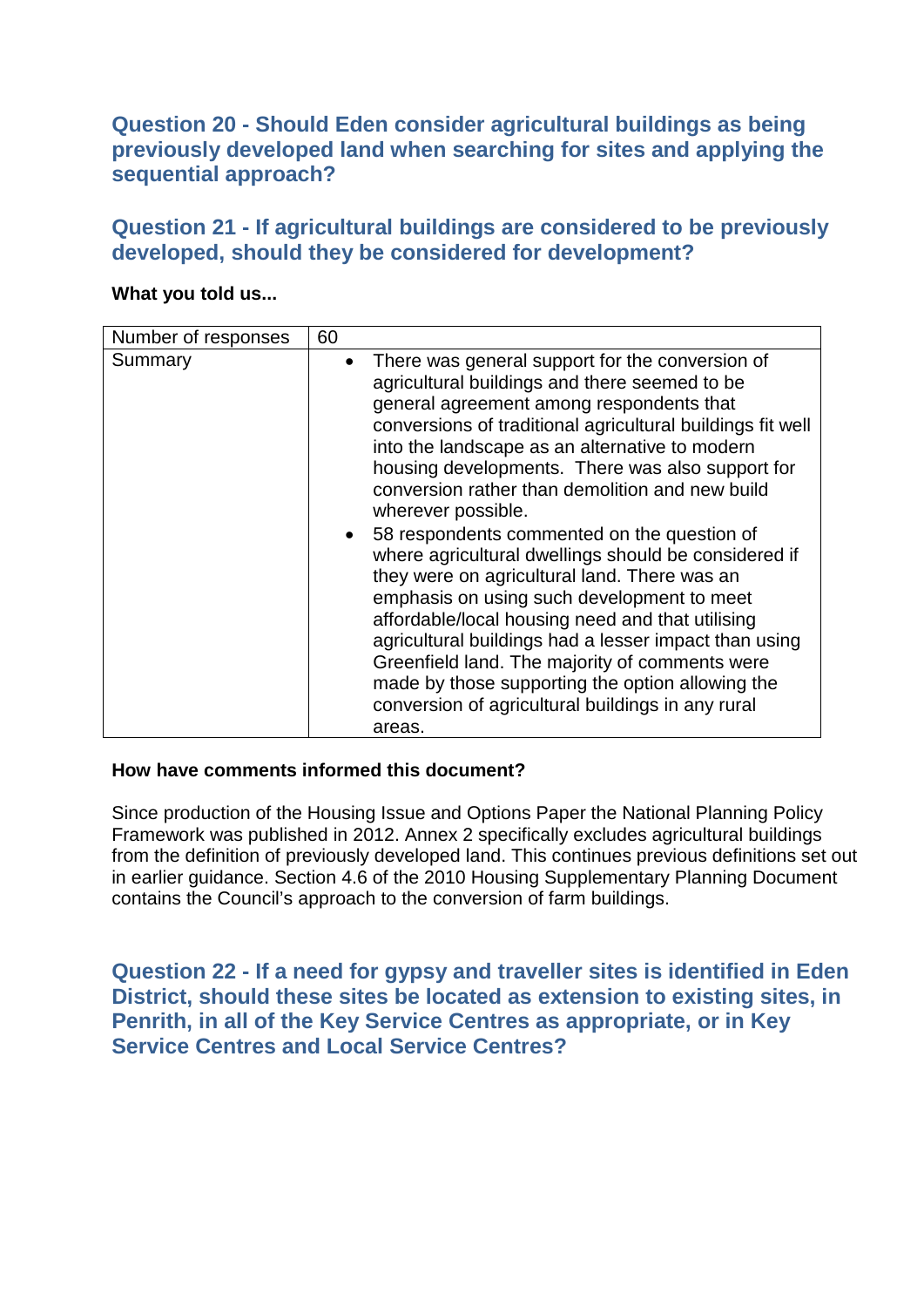## **What you told us...**

| Number of responses | 47                                                                                                                                                                                                                                                                                                          |
|---------------------|-------------------------------------------------------------------------------------------------------------------------------------------------------------------------------------------------------------------------------------------------------------------------------------------------------------|
| Summary             | • Out of 47 comments, there were some comments<br>that provision should have the same considerations<br>and follow the same settlement hierarchy as other<br>development. In contrast, there was a comment<br>about cultural factors and differing circumstances to<br>those affecting permanent dwellings. |

## **How have comments informed this document?**

The 2010 Core Strategy now contains Policy CS11 relating to the provision of gypsy and traveller sites. Should a future assessment of needs reveal a need for additional sites the Council will look to allocate sites in future versions of the Local Plan.

# **Question 23 - How should the Council seek to prioritise the search for sites in Local Service Centres and other villages?**

**Question 24 - When considering sites for housing development within Local Service Centres and villages, should the Council identify sites that are in the village envelope only, or within it and directly adjacent to it?**

**Question 25 - Should the maximum size of individual sites that are allocated in villages be limited - up to 0.33 hectares or ten dwellings/0.67 hectares or 20 dwellings/1 hectare or 30 dwellings, or no maximum size?**

| Number of responses | 57, 56, 52                                                                                                                                                                                                                                                                                                                                                                                                                                                                                                                                                                                                                                                                                                                              |
|---------------------|-----------------------------------------------------------------------------------------------------------------------------------------------------------------------------------------------------------------------------------------------------------------------------------------------------------------------------------------------------------------------------------------------------------------------------------------------------------------------------------------------------------------------------------------------------------------------------------------------------------------------------------------------------------------------------------------------------------------------------------------|
| Summary             | Allocating sites according to housing need was the<br>$\bullet$<br>most popular response, although there was also<br>support for allocating according to public transport<br>services and the services provided in the village.<br>• There were concerns that public transport and<br>services can change, but also the opinion from some<br>that some larger development could be used to<br>support and improve such services.<br>• Of the 56 responses were made to the question on<br>whether sites should be located within the village<br>envelope or within the village envelope and directly<br>adjacent to it. 77% of respondents supported the<br>latter.<br>There were 52 responses to the question 'should the<br>$\bullet$ |
|                     | maximum size of individual sites that are allocated in<br>villages be limited?' The majority of comments were<br>from those either supporting no maximum size or not                                                                                                                                                                                                                                                                                                                                                                                                                                                                                                                                                                    |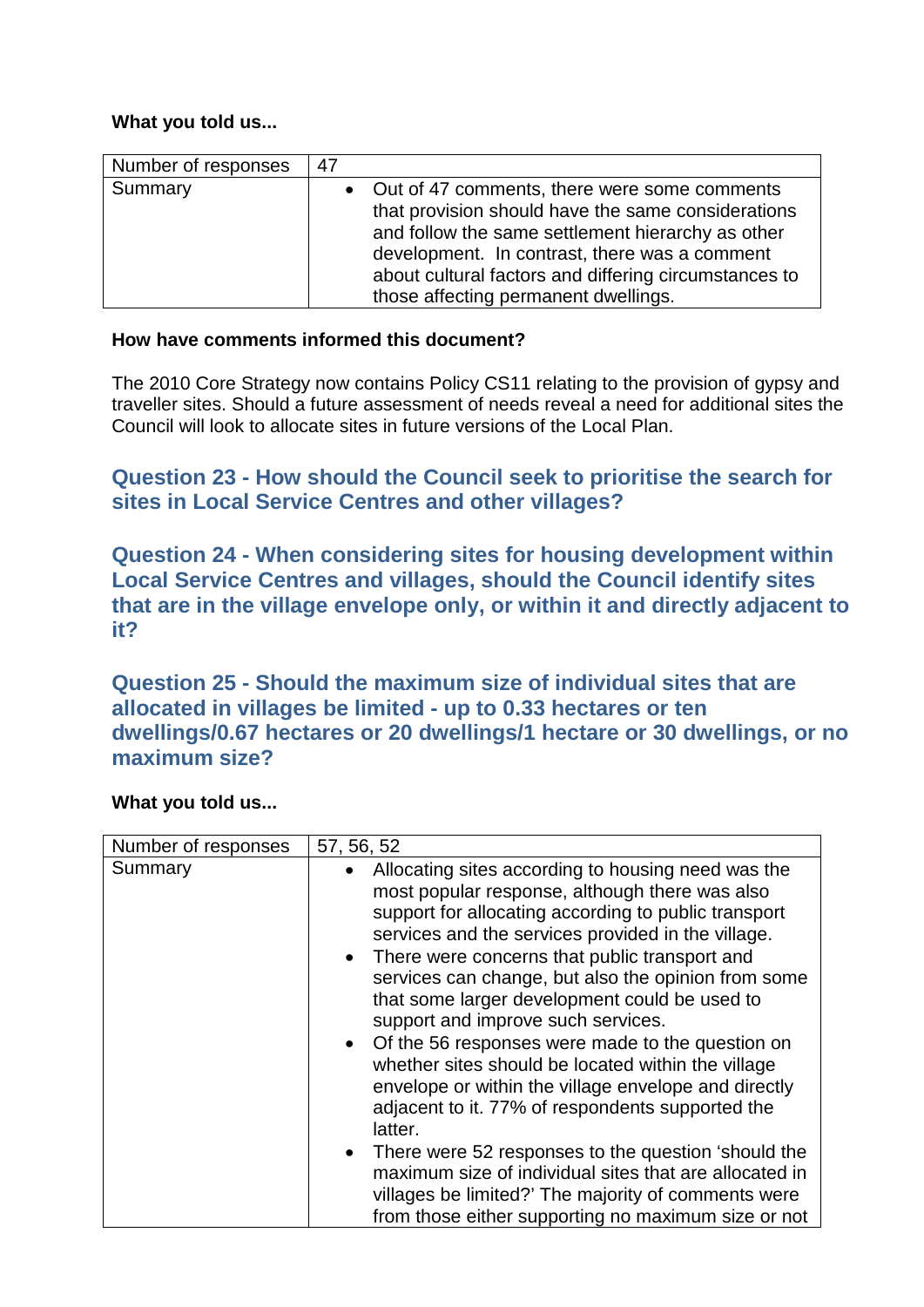| expressing a preferred option. The most common            |
|-----------------------------------------------------------|
| comment was a desire to see any such maxima               |
| related to the size of individual villages, rather than a |
| blanket policy for all villages/Local Service Centres.    |

The method used to allocate housing sites to Local Service Centres is set out in the accompanying technical paper. This uses a combination of factors, including housing need and public transport accessibility considerations, as well as the number of services within each village.

Sites are allocated according to how they perform against a range of criteria, including whether they are within the existing built form.

# **Question 26 - How can the Council meet the housing needs of an increasingly ageing population?**

#### **What you told us...**

| Number of responses | Several respondents                                                                                                                                                                                                                                                                                                                                                                                                                                                                                                                                                                                                      |
|---------------------|--------------------------------------------------------------------------------------------------------------------------------------------------------------------------------------------------------------------------------------------------------------------------------------------------------------------------------------------------------------------------------------------------------------------------------------------------------------------------------------------------------------------------------------------------------------------------------------------------------------------------|
| Summary             | • The most common response favoured<br>building/allocating sites for sheltered<br>accommodation. Bungalows and retirement flats<br>were also frequently cited. Freeing up larger, family<br>properties for local people was mentioned, as was<br>the importance of access to local services and<br>transport links. Design was commonly mentioned,<br>both in terms of Lifetime Homes standards and also<br>issues like energy and water efficiency to keep<br>running costs down. Some supported measures<br>which facilitate younger family members to care for<br>the elderly were also favoured by some respondents. |

#### **How have comments informed this document?**

This document now contains draft policy HS7 - Housing for Older People and those in Need of Support (Policy HS5)

## <span id="page-16-0"></span>**Question 27 - Do you have any additional comments you wish to make regarding housing issues in Eden?**

| Number of responses | Various respondents                                                                                                                                                                                                              |
|---------------------|----------------------------------------------------------------------------------------------------------------------------------------------------------------------------------------------------------------------------------|
| Summary             | • Concerns about the infrastructure capacity (e.g.<br>sewerage, schools, roads, parking, healthcare<br>facilities) and criticism that this didn't seem to have<br>been taken into account in the Issues and Options<br>document. |